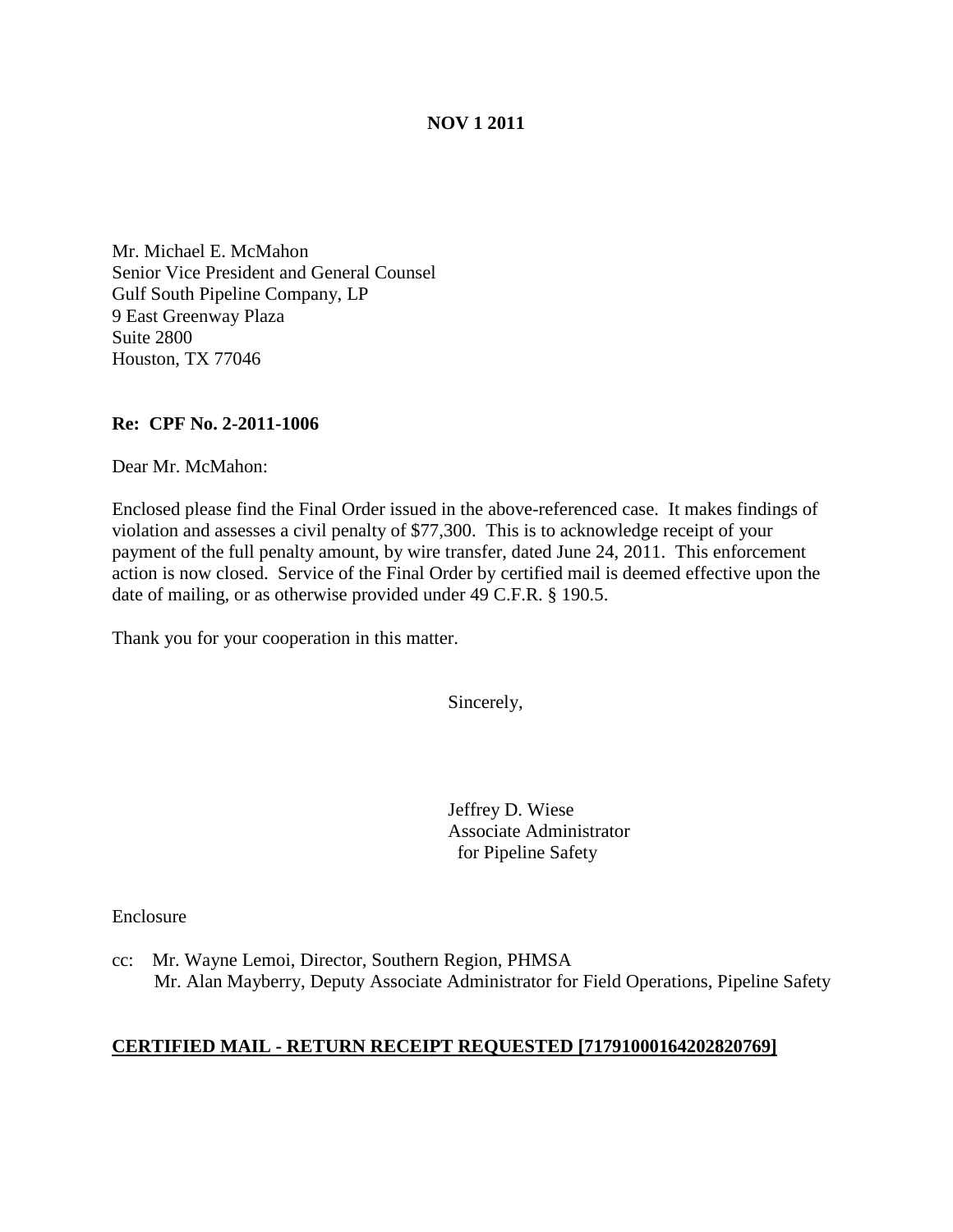### **U.S. DEPARTMENT OF TRANSPORTATION PIPELINE AND HAZARDOUS MATERIALS SAFETY ADMINISTRATION OFFICE OF PIPELINE SAFETY WASHINGTON, D.C. 20590**

**)**

**)**

**)**

**In the Matter of )**

**Gulf South Pipeline Company, LP, ) CPF No. 2-2011-1006**

**\_\_\_\_\_\_\_\_\_\_\_\_\_\_\_\_\_\_\_\_\_\_\_\_\_\_\_\_\_\_\_\_\_\_\_\_**

**\_\_\_\_\_\_\_\_\_\_\_\_\_\_\_\_\_\_\_\_\_\_\_\_\_\_\_\_\_\_\_\_\_\_\_\_)**

**Respondent. )**

## **FINAL ORDER**

From June 22 - October 9, 2009, pursuant to 49 U.S.C. § 60117, representatives of the Pipeline and Hazardous Materials Safety Administration (PHMSA), Office of Pipeline Safety (OPS), conducted on-site pipeline safety inspections of the facilities and records of Gulf South Pipeline Company, LP (Gulf South or Respondent). Gulf South, a wholly–owned subsidiary of Boardwalk Pipeline Partners, LP, is an interstate natural gas pipeline system that operates approximately 7,700 miles of pipeline in Texas, Louisiana, Mississippi, Alabama, and Florida.<sup>[1](#page-1-0)</sup>

As a result of the inspection, the Director, Southern Region, OPS (Director), issued to Respondent, by letter dated May 17, 2011, a Notice of Probable Violation and Proposed Civil Penalty (Notice), which also included several warning items pursuant to 49 C.F.R. § 190.205. In accordance with 49 C.F.R. § 190.207, the Notice proposed finding that Gulf South committed violations of 49 C.F.R. Parts 191 and 192 and proposed assessing a civil penalty of \$77,300 for the alleged violations. The warning items required no further action, but warned the operator to correct the probable violations.

Gulf South responded to the Notice by letter dated June 24, 2011 (Response). The company did not contest the allegations of violation and paid the proposed civil penalty of \$77,300, as provided in 49 C.F.R. § 190.227. Payment of the penalty serves to close the case with prejudice to Respondent.

## **FINDINGS OF VIOLATION**

In its Response, Gulf South did not contest the allegations in the Notice that it violated 49 C.F.R. Parts 191 and 192, as follows:

<span id="page-1-0"></span> $\frac{1}{1}$  *See* [http://www.gulfsouthpl.com/AboutUsGS.aspx,](http://www.gulfsouthpl.com/AboutUsGS.aspx) (last accessed October 13, 2011).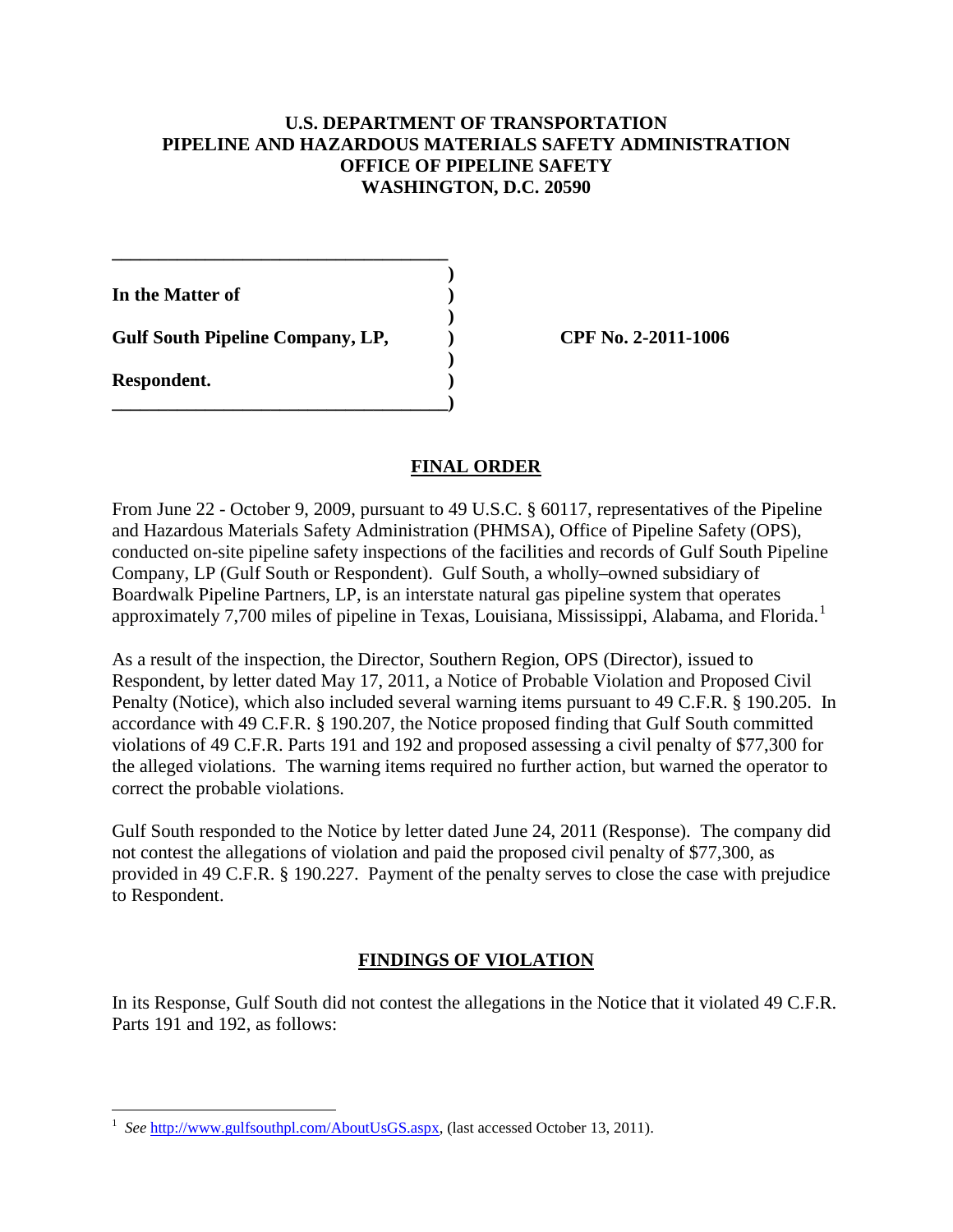**Item 1:** The Notice alleged that Respondent violated 49 C.F.R. § 191.15(b), which states:

# **§ 191.15 Transmission and gathering systems: Incident report.**

 $(a) \ldots$ 

(b) Where additional related information is obtained after a report is submitted under paragraph (a) of this section, the operator shall make a supplemental report as soon as practicable with a clear reference by date and subject to the original report.

The Notice alleged that Respondent violated 49 C.F.R. § 191.15(b) by failing to make a supplemental report as soon as practicable after obtaining additional information related to an incident report filed under § 191.15. Specifically, the Notice alleged that Gulf South obtained additional information involving three separate reportable incidents and failed to submit supplemental reports, as soon as practicable.

While Gulf South completed a root cause analysis of a compressor failure on September 15, 2005, it did not submit a supplemental report until June 24, 2009, approximately three years and nine months later.<sup>[2](#page-2-0)</sup> Gulf South completed a preliminary investigation of a different compressor failure on February 8, 2006, but failed to file a supplemental report with PHMSA until June 24, 2009, three years and four months later.<sup>[3](#page-2-1)</sup> Lastly, Respondent conducted a metallurgical analysis of a wrinkle bend failure on March 6, 2007, but sent the supplemental report on June 2[4](#page-2-2), 2009, two years and three months later.<sup>4</sup>

Respondent did not contest this allegation of violation.<sup>[5](#page-2-3)</sup> Accordingly, based upon a review of all of the evidence, I find that Respondent violated 49 C.F.R. § 191.15(b) by failing to make a supplemental report regarding three reportable incidents as soon as practicable, after it obtained additional related information.

**Item 2:** The Notice alleged that Respondent violated 49 C.F.R. § 192.167(a), which states, in relevant part:

## **§ 192.167 Compressor stations: Emergency shutdown.**

(a) Except for unattended field compressor stations of 1,000 horsepower (746 kilowatts) or less, each compressor station must have an emergency shutdown system that meets the following:

 $(1)$ ...

(4) It must be operable from at least two locations, each of which is:

(i) Outside the gas area of the station;

(ii) Near the exit gates, if the station is fenced, or near emergency

<span id="page-2-0"></span> $\frac{1}{2}$ <sup>2</sup> The Incident Report (IR) number is 20050074 (dated July 15, 2005).

<span id="page-2-1"></span><sup>3</sup> IR 20060034 (March 3, 2006).

<span id="page-2-2"></span><sup>4</sup> IR 20070026 (March 5, 2007).

<span id="page-2-3"></span><sup>&</sup>lt;sup>5</sup> Gulf South personnel indicated that the supplemental report for IR 20050074, was withheld in anticipation of litigation. However, operators are not excused from their reporting requirements, irrespective of the circumstances. No explanation was given as to why the other cited supplemental reports were not conveyed to PHMSA, as soon as practicable.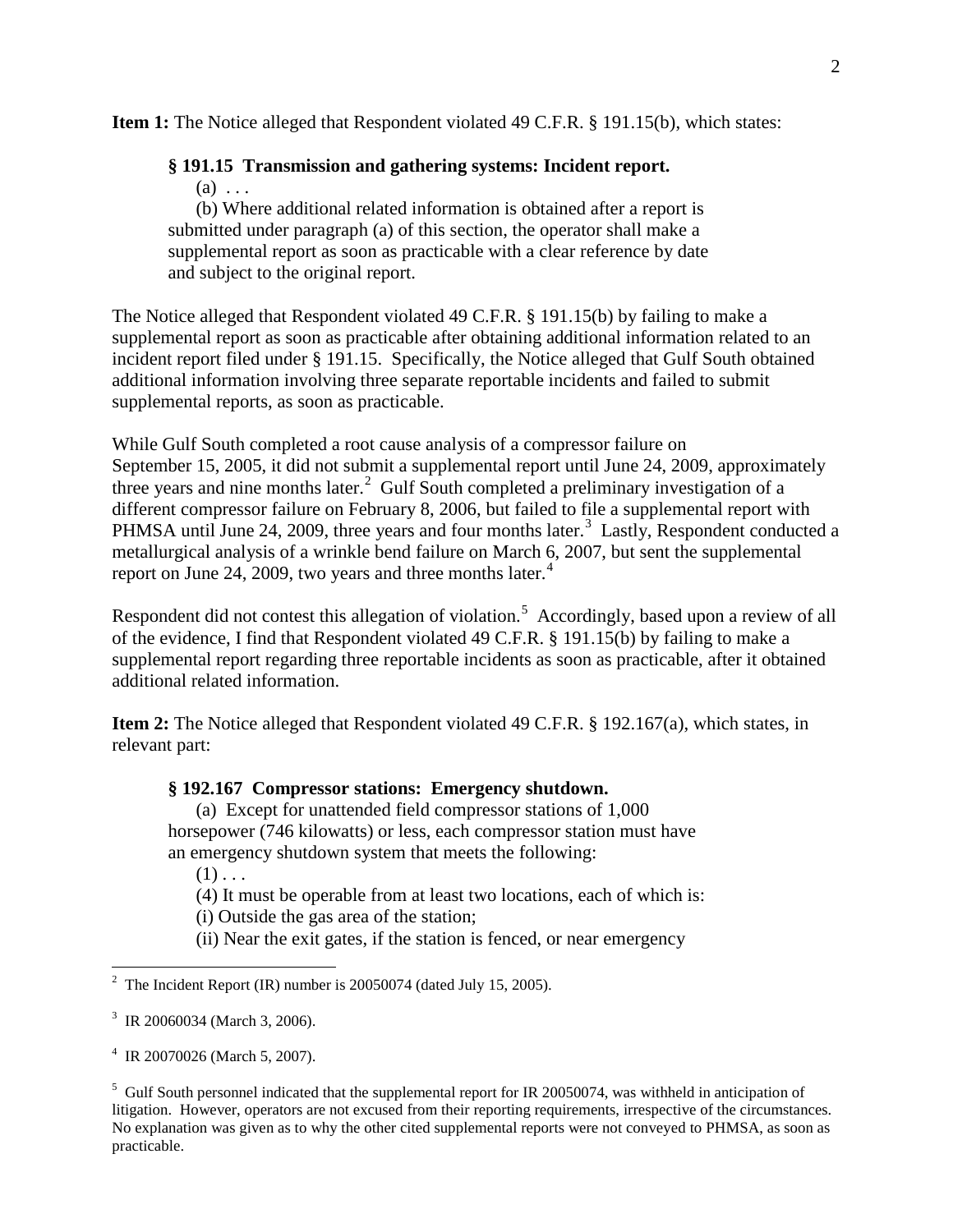```
exits, if not fenced; and
   (iii) Not more than 500 feet (153 meters) from the limits of the 
station.
```
The Notice alleged that Respondent violated 49 C.F.R. § 192.167(a) by failing to have an emergency shutdown device near the exit gates of a fenced compressor station. Specifically, the Notice alleged that while Gulf South maintained an Emergency Shutdown system (ESD) at its Tallulah Compressor Station (Tallullah), the system was not operable from "at least two locations, each of which is . . . near the exit gates, if the station is fenced." Tallulah is a fenced station and has two exit gates on its perimeter, neither of which is equipped with an ESD system initiation device.

Respondent did not contest this allegation of violation. Accordingly, based upon a review of all of the evidence, I find that Respondent violated 49 C.F.R. § 192.167(a) by failing to have emergency shutdown devices near each of the exit gates of its Tallulah Compressor Station.

**Item 5:** The Notice alleged that Respondent violated 49 C.F.R. § 192.491(c), which states:

## **§ 192.491 Corrosion control records.**

 $(a) \ldots$ 

(c) Each operator shall maintain a record of each test, survey, or inspection required by this subpart in sufficient detail to demonstrate the adequacy of corrosion control measures or that a corrosive condition does not exist. These records must be retained for at least 5 years, except that records related to §§ 192.465 (a) and (e) and 192.475(b) must be retained for as long as the pipeline remains in service.

The Notice alleged that Respondent violated 49 C.F.R. § 192.491(c) by failing to maintain a record of each test, survey or inspection required, in sufficient detail to demonstrate the adequacy of corrosion control measures or that a corrosive condition does not exist. Specifically, the Notice alleged that, in three instances, Gulf South failed to maintain records in sufficient detail, as required under § 192.491(c).

In the first instance, Gulf South failed to maintain records for buried pipeline inspections in sufficient detail to demonstrate the adequacy of its corrosion control measures. PHMSA inspectors noted that two inspection work order forms did not include details on the depth, type, appearance, and extent of the pipe corrosion. [6](#page-3-0)

Secondly, Gulf South failed to maintain records on "each interference bond whose failure would jeopardize structure protection  $\dots$  for proper performance," as required by § 192.465(c). PHMSA inspectors determined that Gulf South's bond records did not indicate, based on the electrical current and current direction recorded, whether further investigation was warranted.

<span id="page-3-0"></span> <sup>6</sup> Bellhole Inspection Work Order No. 23702695 (06/17/09) and Buried Pipeline Inspection Form Work Order Nos. 23479813 (05/18/06) and 23479812 \*05/24/06).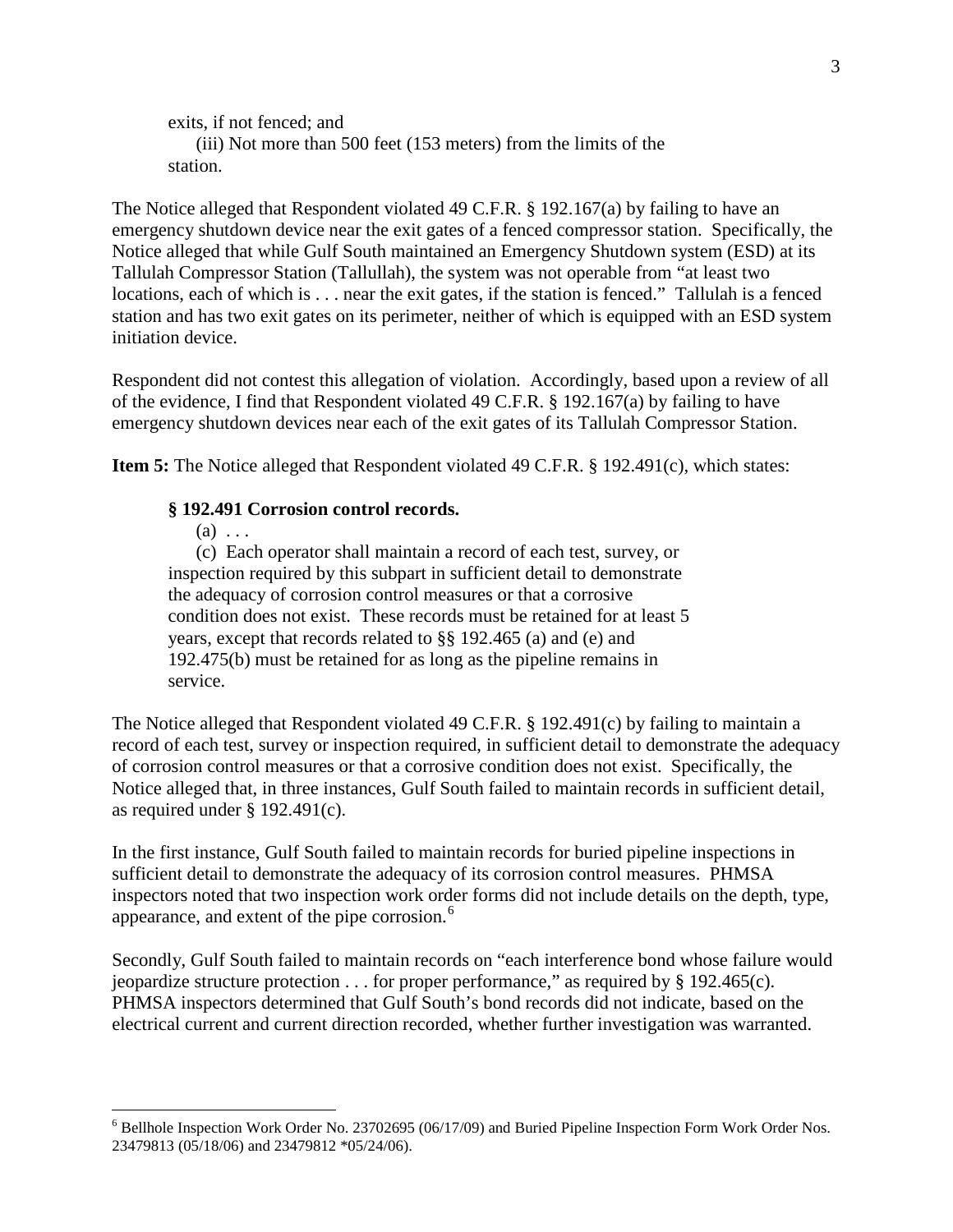Lastly, Gulf South failed to provide sufficiently detailed records to demonstrate that it took prompt remedial action to correct deficiencies identified in two separate instances, as required under § 192.465(d).

While a rectifier was documented as out of service for 16 months, between November 6, 2007, and March 6, 2009, and three follow-up orders were issued, no documentation was produced to justify this delay. A Gulf South technician indicated that the power company refused to restore service until a new pipeline was laid. However, this explanation was not reflected in Gulf South's records. Gulf South also failed to provide accurate and complete records involving a pipe-to-soil cathodic protection reading taken on May 18, 2006. The remediation records provided to PHMSA were deemed unreliable, as different "remediated" pipe-to-soil readings were indicated for the same readings and some work descriptions appeared to have been documented on the wrong work orders.

Respondent did not contest this allegation of violation. Accordingly, based upon a review of all of the evidence, I find that Respondent violated 49 C.F.R. § 192.491(c) by failing to maintain a record of each test, survey, or inspection required by this subpart in sufficient detail to demonstrate the adequacy of corrosion control measures or that a corrosive condition does not exist.

**Item 10:** The Notice alleged that Respondent violated 49 C.F.R. § 192.805(b), which states:

### **§ 192.805 Qualification program.**

Each operator shall have and follow a written qualification program. The program shall include provisions to:

 $(a) \ldots$ 

 (b) Ensure through evaluation that individuals performing covered tasks are qualified; . . . .

The Notice alleged that Respondent violated 49 C.F.R. § 192.805(b) by failing to ensure through evaluation that it both has and follows a written qualification program that ensures individuals performing covered tasks were qualified. Specifically, the Notice alleged that Gulf South personnel performed covered tasks without being re-qualified, per Gulf South's Operator Qualification (OQ) program. While Gulf South requires that individuals performing covered tasked be requalified in three-year intervals, two individuals performed three covered tasks, in violation of this requirement.

Respondent did not contest this allegation of violation. Accordingly, based upon a review of all of the evidence, I find that Respondent violated 49 C.F.R. § 192.805(b) by failing to follow its written qualification program to ensure through evaluation that individuals performing covered tasks were qualified.

#### **WARNING ITEMS**

With respect to Items 3, 4, 6, 7, 8, 9 and 11, the Notice alleged probable violations of Part 192 and specifically considered them to be warning items. The warnings were for the following Items.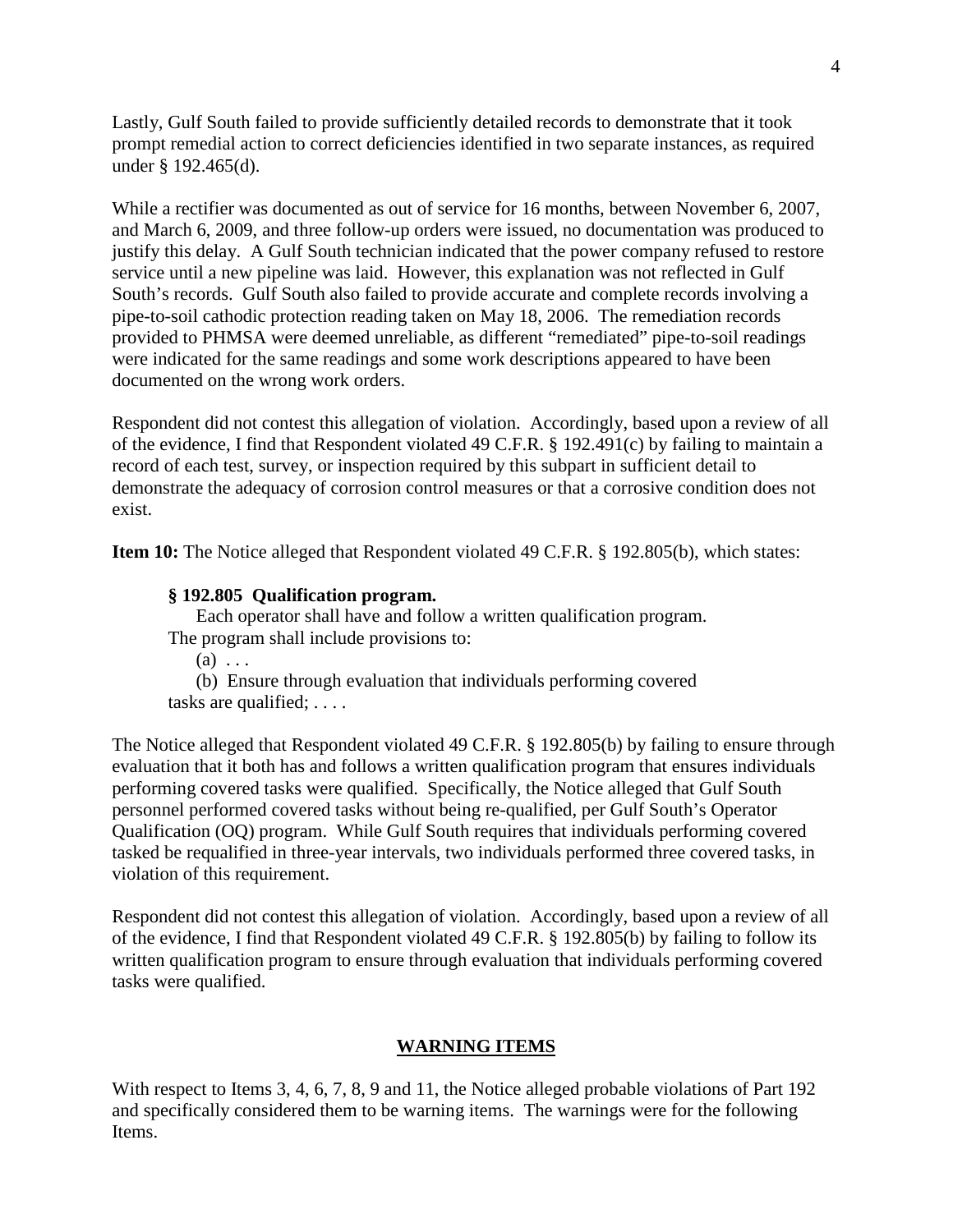49 C.F.R. § 192.463(a) **(Item 3)** ─ Respondent's alleged failure to provide either a level of cathodic protection that complied with at least one of the applicable criteria outlined in appendix D or a level of cathodic protection equivalent to compliance with one or more of the criteria. Gulf South found numerous pipe-tosoil readings between -0.850v to -0.900v acceptable, using a designated criterion of -0.850v. However, Respondent provided no explanation of how it considered this drop.

49 C.F.R. § 192.475(b) **(Item 4)** ─ Respondent's alleged failure to examine any pipe removed from a pipeline for any reason, for evidence of corrosion. The Notice alleged that Gulf South failed to inspect the internal surface of a coupon removed from the 8-inch Tristate Tap for the presence of internal corrosion.

49 C.F.R. § 192.603(b) **(Item 6)** ─ Respondent's alleged failure to keep various records necessary to administer the procedures established under § 192.605(b). The Notice alleged that Gulf South had either no documentation, inadequate, records or incorrect information with respect to pipe coatings and pipeline pressure.

49 C.F.R.  $\S$  192.612(c) **(Item 7)** — Respondent's alleged failure to notify OPS when it did not bury an exposed underwater pipeline within six months after discovery due to not obtaining the required permits to complete the work in time. The Notice alleged Gulf South did not notify PHMSA of a reburial delay for the 8-inch Quarantine Bay pipeline, whose reburial was delayed due to the time required to obtain permits from the Louisiana Department of Wildlife and Fisheries.

49 C.F.R. § 192.709(a) **(Item 8)** ─ Respondent's alleged failure to maintain records of each repair made to a transmission line, for as long as the pipe remained in service. The Notice alleged that Gulf South failed to correctly document the date, location, and repair of an external corrosion pit leak on January 9, 2007, in Respondent's automated work order (Maximo) system.

49 C.F.R. § 192.709(c) **(Item 9)** ─ Respondent's alleged failure to maintain a record of each patrol, survey, inspection and test required by subparts L and M of 49 C.F.R § 192 for at least five years or until the next patrol, survey, inspection, or test was completed, whichever was longer. The Notice alleged that Gulf South failed to correctly document inspection and testing of relief devices, gas detection systems and alarms, and pressure limiting stations at its Longview, Carthage Junction, Montpelier, and Destin compressor stations.

49 C.F.R. § 192.805 **(Item 11)** ─ Respondent's alleged failure to notify the Administrator or state agency after significantly monitoring its written qualification program. The Notice alleged that Gulf South failed to notify PHMSA that it merged the Texas Gulf and Gulf South OQ plans, effective March 3, 2008. Gulf South's OQ program was last inspected in 2004.